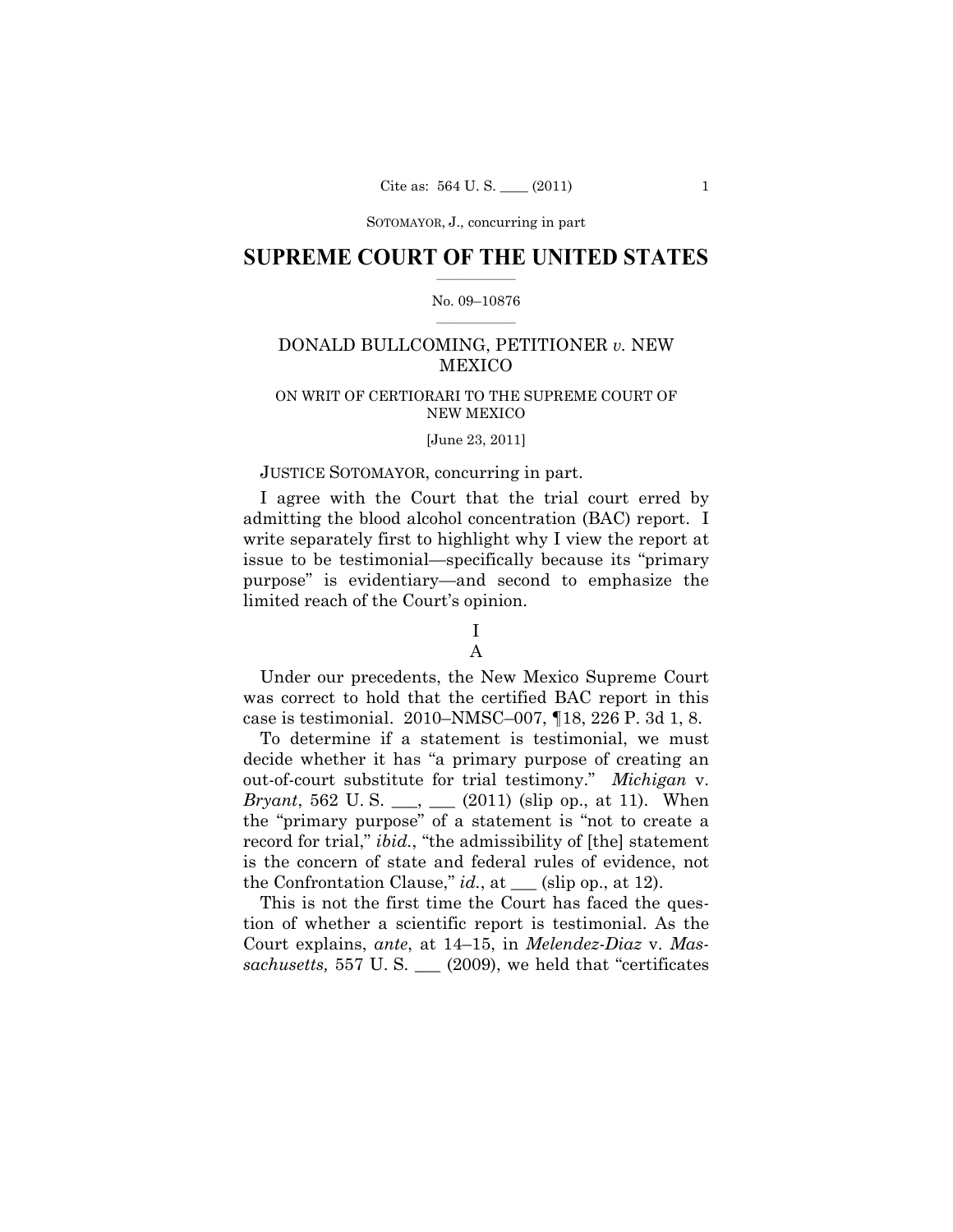of analysis," completed by employees of the State Laboratory Institute of the Massachusetts Department of Public Health, *id.*, at \_\_\_ (slip op., at 2), were testimonial because they were "incontrovertibly . . . '"solemn declaration[s] or affirmation[s] made for the purpose of establishing or proving some fact,"'" *id.*, at \_\_\_ (slip op., at 4) (quoting *Crawford* v. *Washington*, 541 U. S. 36, 51 (2004), in turn quoting 2 N. Webster, An American Dictionary of the English Language (1828)).

 As we explained earlier this Term in *Michigan* v. *Bryant*, 562 U. S. \_\_\_ (2010), "[i]n making the primary purpose determination, standard rules of hearsay . . . will be relevant." *Id.*, at  $\_\_\_$ (slip op., at 11–12).<sup>1</sup> As applied to a scientific report, *Melendez-Diaz* explained that pursuant to Federal Rule of Evidence 803, "[d]ocuments kept in the regular course of business may ordinarily be admitted at trial despite their hearsay status," except "if the regularly conducted business activity is the production of evidence for use at trial."  $557 \text{ U.S., at }$  (slip op., at  $15-16$ ) (citing Fed. Rule Evid. 803(6)). In that circumstance, the hearsay rules bar admission of even business records. Relatedly, in the Confrontation Clause context, business and public records "are generally admissible absent confrontation . . . because—having been created for the administration of an entity's affairs and not for the purpose of establishing or proving some fact at trial—they are not testimonial." *Melendez-Diaz*, 557 U. S., at \_\_\_ (slip op., at 18). We concluded, therefore, that because the purpose of the certificates of analysis was use at trial, they were not

——————

<sup>1</sup>Contrary to the dissent's characterization, *Bryant* deemed reliability, as reflected in the hearsay rules, to be "relevant," 562 U.S., at \_\_\_\_\_\_\_\_\_\_ (slip op., at 11–12), not "essential," *post*, at 5 (opinion of KENNEDY, J.). The rules of evidence, not the Confrontation Clause, are designed primarily to police reliability; the purpose of the Confrontation Clause is to determine whether statements are testimonial and therefore require confrontation.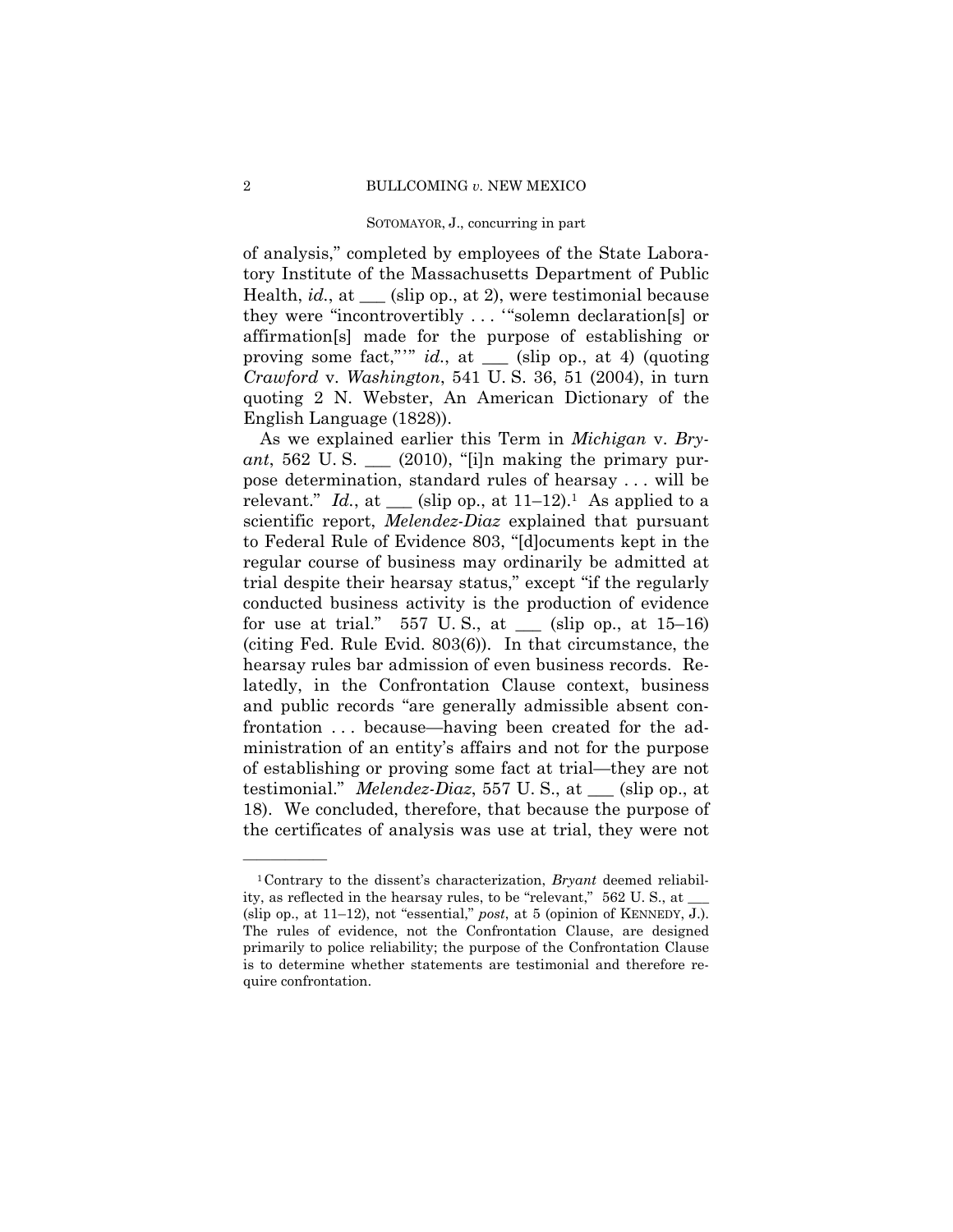properly admissible as business or public records under the hearsay rules,  $id.$ , at  $\_\_$  (slip op., at 15–16), nor were they admissible under the Confrontation Clause, *id.*, at \_\_\_ (slip op., at 18). The hearsay rule's recognition of the certificates' evidentiary purpose thus confirmed our decision that the certificates were testimonial under the primary purpose analysis required by the Confrontation Clause. See  $id$ , at  $\_\_$  (slip op., at 5) (explaining that under Massachusetts law not just the purpose but the "*sole purpose* of the affidavits was to provide" evidence).

 Similarly, in this case, for the reasons the Court sets forth the BAC report and Caylor's certification on it clearly have a "primary purpose of creating an out-of-court substitute for trial testimony." *Bryant*, 562 U. S., at \_\_\_ (slip op., at 11). The Court also explains why the BAC report is not materially distinguishable from the certificates we held testimonial in *Melendez-Diaz*. See 557 U. S., at  $\_\_$  (slip op., at 2, 4–5).<sup>2</sup>

 The formality inherent in the certification further suggests its evidentiary purpose. Although "[f]ormality is not the sole touchstone of our primary purpose inquiry," a statement's formality or informality can shed light on whether a particular statement has a primary purpose of use at trial. *Bryant*, 562 U. S., at \_\_\_ (slip op., at 19). 3

——————

<sup>2</sup>This is not to say, however, that every person noted on the BAC report must testify. As we explained in *Melendez-Diaz*, it is not the case "that anyone whose testimony may be relevant in establishing the chain of custody, authenticity of the sample, or accuracy of the testing device, must appear in person as part of the prosecution's case . . . . It is up to the prosecution to decide what steps in the chain of custody are so crucial as to require evidence ...." 557 U.S., at \_\_, n. 1 (slip op., at 5, n. 1).<br><sup>3</sup>By looking to the formality of a statement, we do not "trea[t] the

reliability of evidence as a reason to exclude it." *Post*, at 5 (KENNEDY, J., dissenting). Although in some instances formality could signal reliability, the dissent's argument fails to appreciate that, under our Confrontation Clause precedents, formality is primarily an indicator of testi-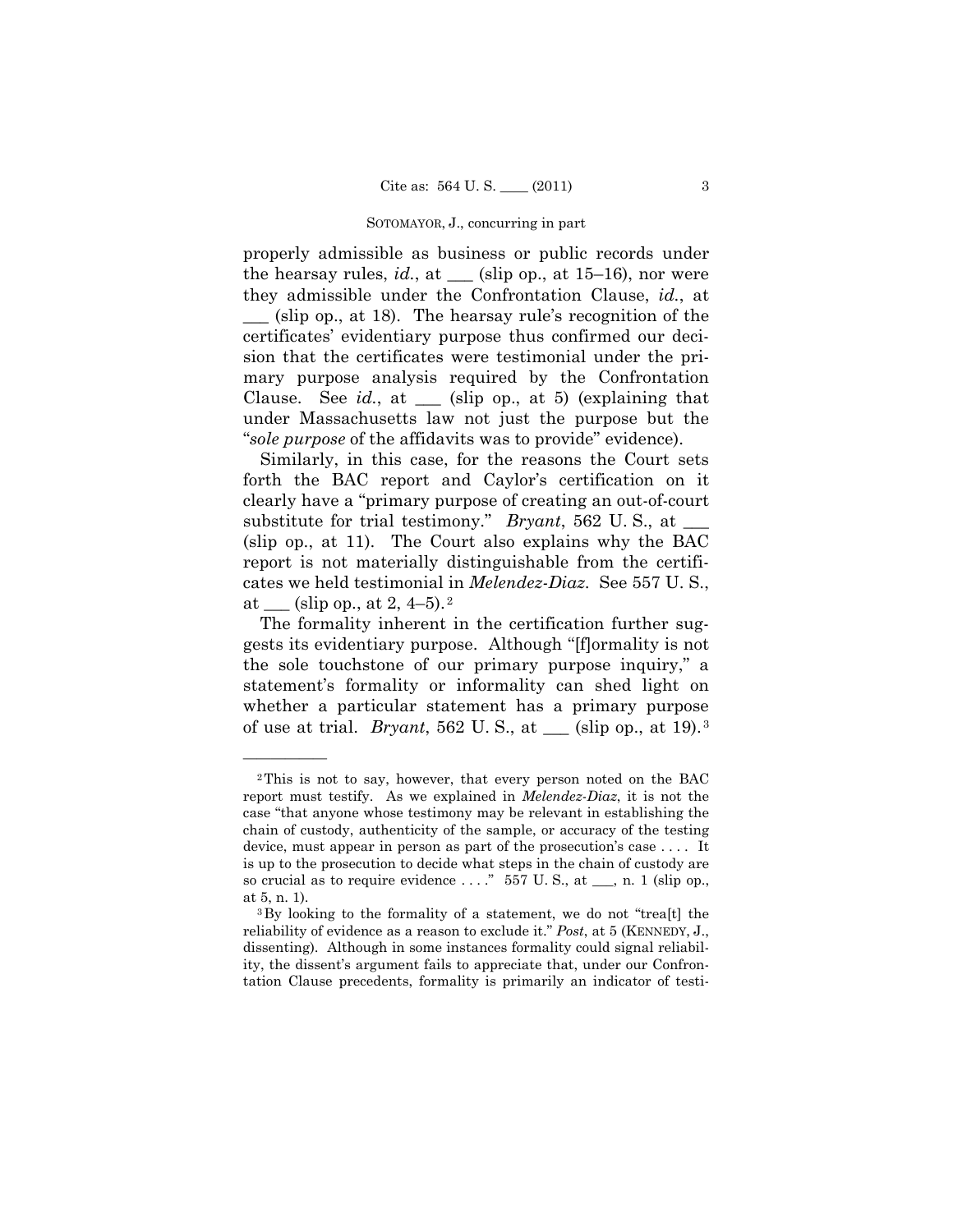I agree with the Court's assessment that the certificate at issue here is a formal statement, despite the absence of notarization. *Ante*, at 14–15; *Crawford*, 541 U. S., at 52 ("[T]he absence of [an] oath [is] not dispositive"). The formality derives from the fact that the analyst is asked to sign his name and "certify" to both the result and the statements on the form. A "certification" requires one "[t]o attest" that the accompanying statements are true. Black's Law Dictionary 258 (9th ed. 2009) (definition of "certify"); see also *id.*, at 147 (defining "attest" as "[t]o bear witness; testify," or "[t]o affirm to be true or genuine; to authenticate by signing as a witness").

 In sum, I am compelled to conclude that the report has a "primary purpose of creating an out-of-court substitute for trial testimony," *Bryant*, 562 U. S., at \_\_\_ (slip op., at 11), which renders it testimonial.

B

 After holding that the report was testimonial, the New Mexico Supreme Court nevertheless held that its admission was permissible under the Confrontation Clause for two reasons: because Caylor was a "mere scrivener," and because Razatos could be cross-examined on the workings of the gas chromatograph and laboratory procedures. 226 P. 3d, at 8–10. The Court convincingly explains why those

——————

monial purpose. Formality is not the sole indicator of the testimonial nature of a statement because it is too easily evaded. See *Davis* v. *Washington*, 547 U. S. 813, 838 (2006) (THOMAS, J., concurring in judgment in part and dissenting in part). Nonetheless formality has long been a hallmark of testimonial statements because formality suggests that the statement is intended for use at trial. As we explained in *Bryant*, informality, on the other hand, "does not necessarily indicate . . . lack of testimonial intent." 562 U. S., at \_\_\_ (slip op., at 19). The dissent itself recognizes the relevance of formality to the testimonial inquiry when it notes the formality of the problematic unconfronted statements in Sir Walter Raleigh's trial. *Post*, at 7–8 (opinion of KENNEDY, J.).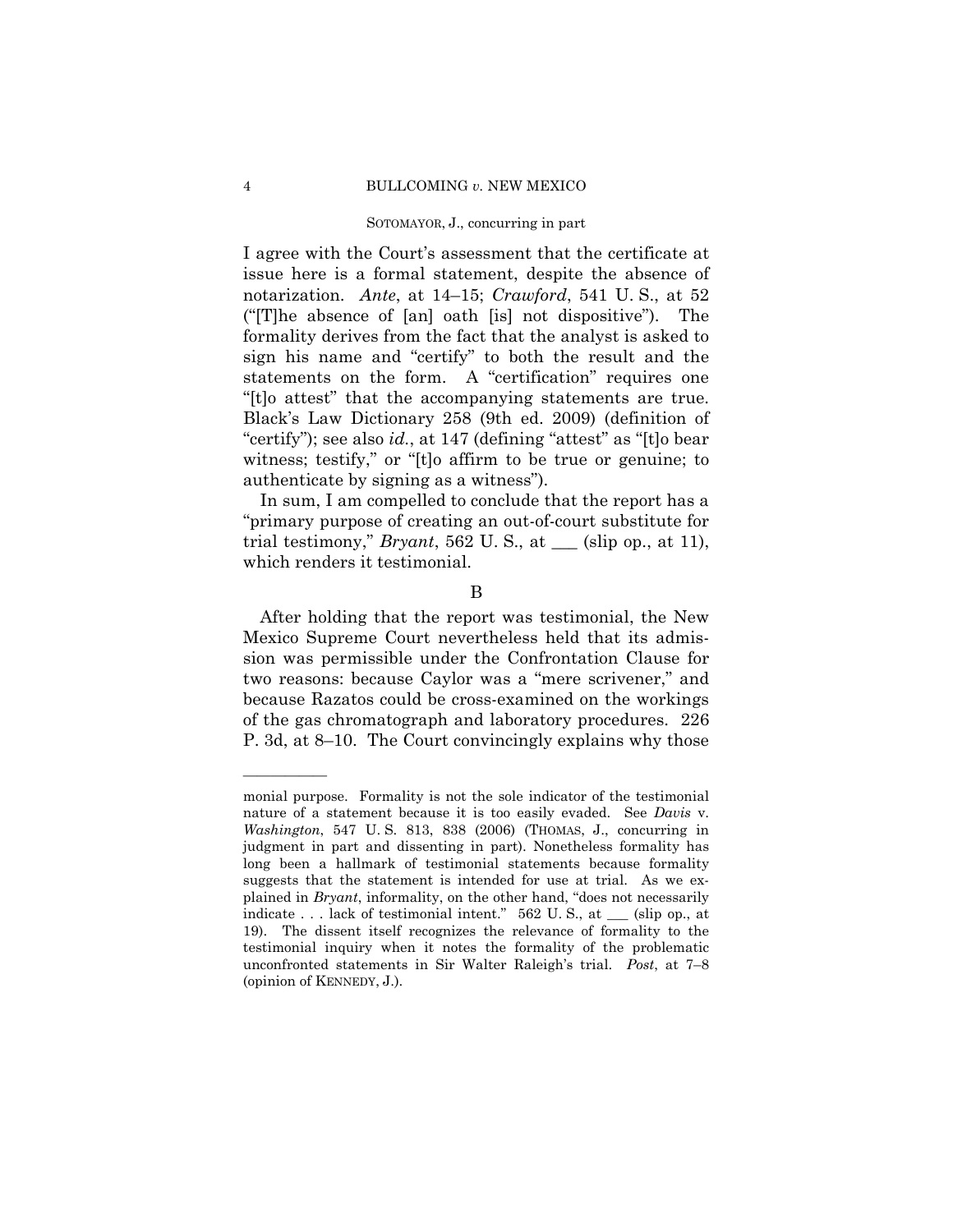rationales are incorrect. *Ante*, at 9–13. Therefore, the New Mexico court contravened our precedents in holding that the report was admissible via Razatos' testimony.

# II

 Although this case is materially indistinguishable from the facts we considered in *Melendez-Diaz*, I highlight some of the factual circumstances that this case does *not* present.

 First, this is not a case in which the State suggested an alternate purpose, much less an alternate *primary* purpose, for the BAC report. For example, the State has not claimed that the report was necessary to provide Bullcoming with medical treatment. See *Bryant*, 562 U.S., at n. 9 (slip op., at 15, n. 9) (listing "Statements for Purposes of Medical Diagnosis or Treatment" under Federal Rule of Evidence 803(4) as an example of statements that are "by their nature, made for a purpose other than use in a prosecution"); *Melendez-Diaz*, 557 U. S., at \_\_\_, n. 2 (slip op., at 6, n. 2) ("[M]edical reports created for treatment purposes . . . would not be testimonial under our decision today"); *Giles* v. *California*, 554 U. S. 353, 376 (2008) ("[S]tatements to physicians in the course of receiving treatment would be excluded, if at all, only by hearsay rules").

 Second, this is not a case in which the person testifying is a supervisor, reviewer, or someone else with a personal, albeit limited, connection to the scientific test at issue. Razatos conceded on cross-examination that he played no role in producing the BAC report and did not observe any portion of Curtis Caylor's conduct of the testing. App. 58. The court below also recognized Razatos' total lack of connection to the test at issue. 226 P. 3d, at 6. It would be a different case if, for example, a supervisor who observed an analyst conducting a test testified about the results or a report about such results. We need not ad-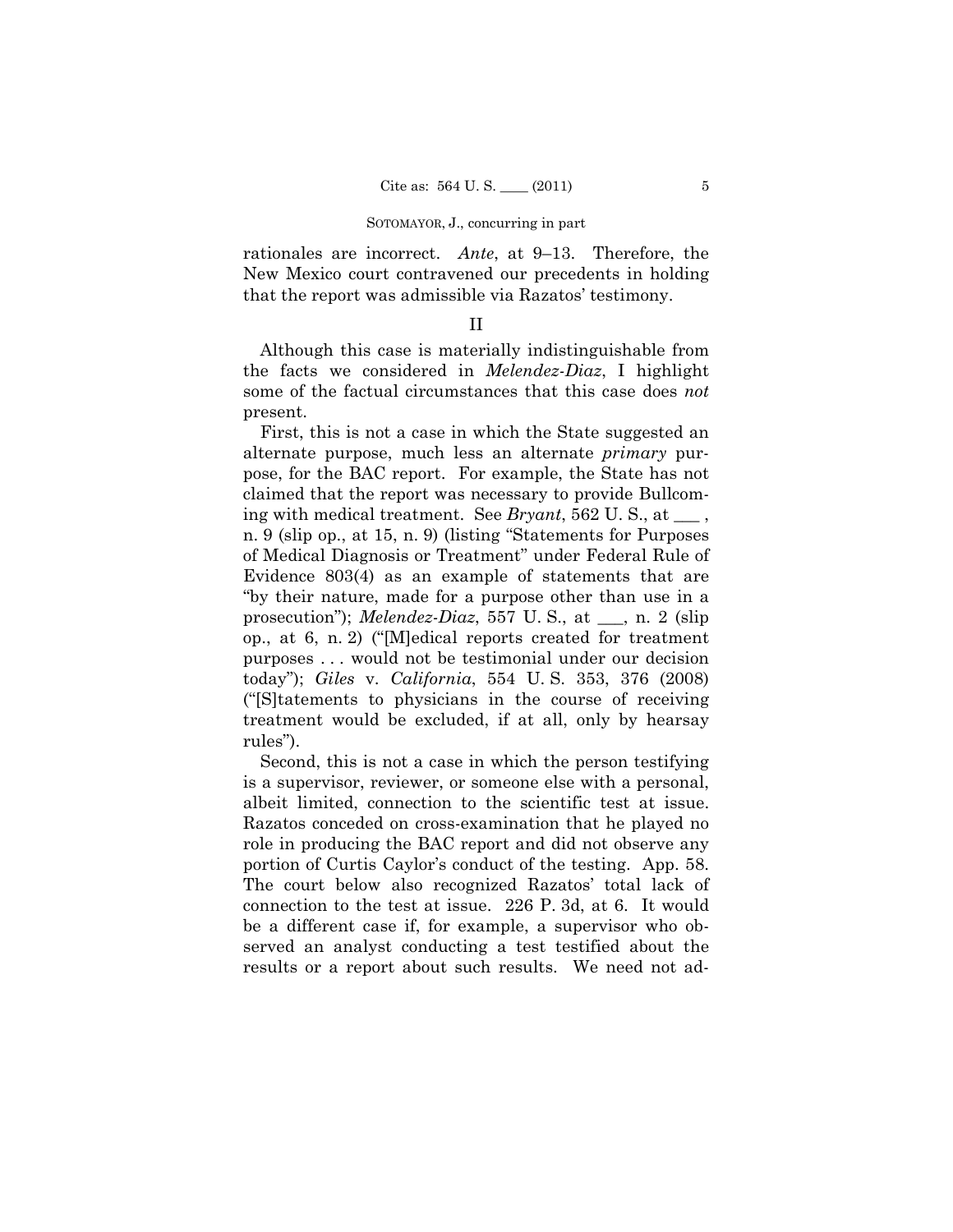dress what degree of involvement is sufficient because here Razatos had no involvement whatsoever in the relevant test and report.

 Third, this is not a case in which an expert witness was asked for his independent opinion about underlying testimonial reports that were not themselves admitted into evidence. See Fed. Rule Evid. 703 (explaining that facts or data of a type upon which experts in the field would reasonably rely in forming an opinion need not be admissible in order for the expert's opinion based on the facts and data to be admitted). As the Court notes, *ante*, at 12, the State does not assert that Razatos offered an independent, expert opinion about Bullcoming's blood alcohol concentration. Rather, the State explains, "[a]side from reading a report that was introduced as an exhibit, Mr. Razatos offered no opinion about Petitioner's blood alcohol content . . . ." Brief for Respondent 58, n. 15 (citation omitted). Here the State offered the BAC report, including Caylor's testimonial statements, into evidence. We would face a different question if asked to determine the constitutionality of allowing an expert witness to discuss others' testimonial statements if the testimonial statements were not themselves admitted as evidence.

 Finally, this is not a case in which the State introduced only machine-generated results, such as a printout from a gas chromatograph. The State here introduced Caylor's statements, which included his transcription of a blood alcohol concentration, apparently copied from a gas chromatograph printout, along with other statements about the procedures used in handling the blood sample. See *ante*, at 10; App. 62 ("I certify that I followed the procedures set out on the reverse of this report, and the statements in this block are correct"). Thus, we do not decide whether, as the New Mexico Supreme Court suggests, 226 P. 3d, at 10, a State could introduce (assuming an adequate chain of custody foundation) raw data generated by